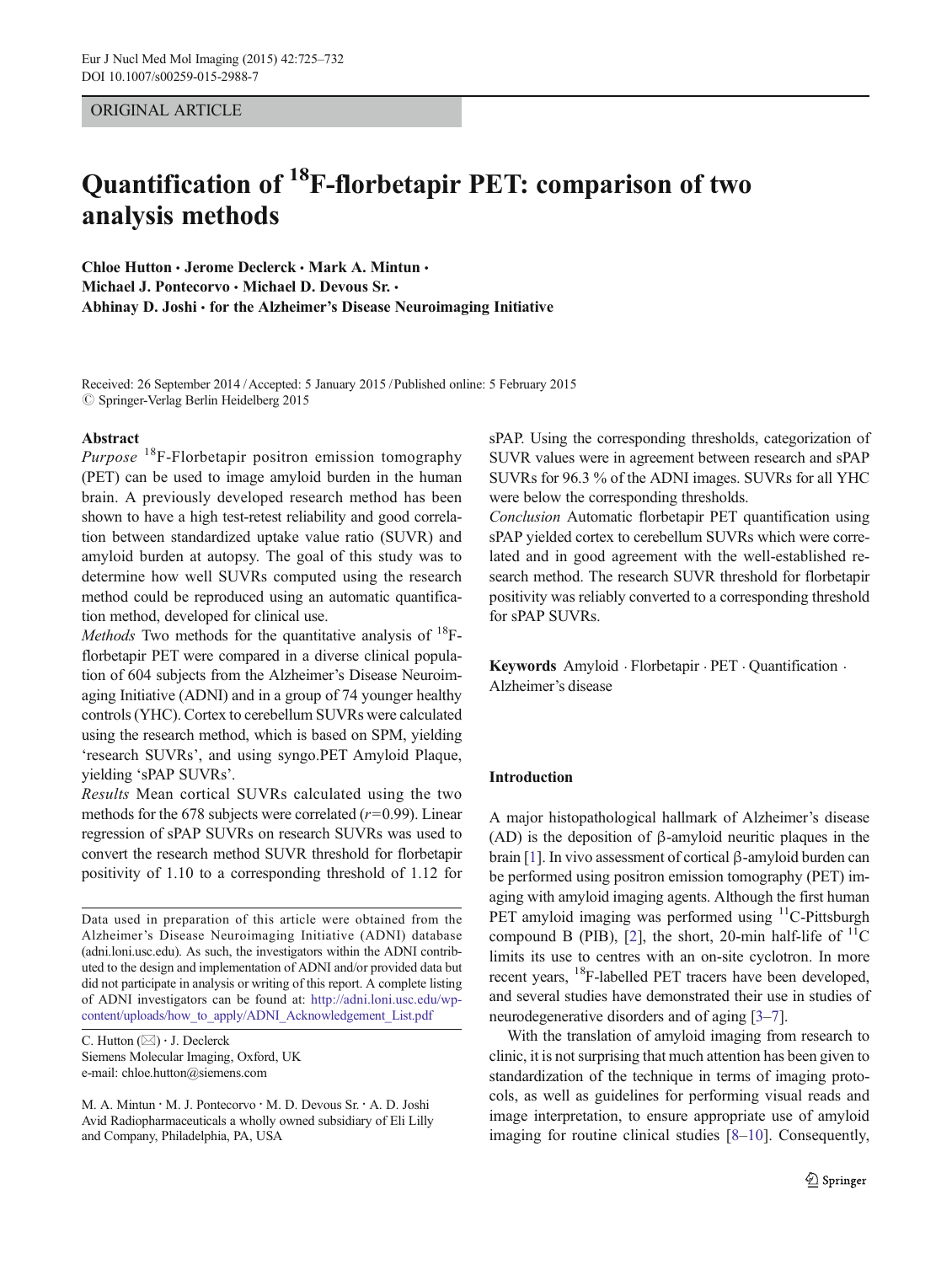there has also been an increased interest in developing simple, accurate and reproducible methods for quantification of amyloid PET data which can potentially provide additional diagnostic information when used as an adjunct to the visual read.

The first study to propose a simple quantification method for amyloid PET data involved the calculation of standardized uptake value ratios (SUVRs) between cortical target regions and a reference region, where the regions were defined on MR images coregistered to the PET image [\[11\]](#page-6-0). These early studies relied on manual delineation of the regions of interest (ROIs) [e.g. [11](#page-6-0), [12\]](#page-6-0). More recent studies [e.g. [4,](#page-6-0) [13](#page-6-0), [14\]](#page-6-0) employed an approach to quantification of β-amyloid burden that involves registration of the PET image to a standard template space so that SUVs can be computed automatically from target and reference regions, which have been predefined and delineated in the template space. A single composite SUVR is then typically computed from the average of the individual SUVRs relative to a reference region of choice. Automatic quantification using predefined anatomical regions should improve reproducibility, but the precise definition and location of proposed reference and target regions has varied between studies.

For florbetapir quantification, the previously developed and well-established research method has been shown to yield SUVRs with high test–retest reliability and was used to introduce an SUVR threshold for florbetapir positivity to βamyloid [\[15](#page-6-0)]. In a following study, this method was also used to compare SUVRs with neuropathology at autopsy and showed that all but 1 of the 59 cases with moderate or frequent plaques at autopsy had a composite SUVR greater than the proposed florbetapir positivity threshold [\[14\]](#page-6-0).

The goal of the current study was therefore to determine how well SUVRs computed with the established research method could be reproduced by syngo.PET Amyloid Plaque (sPAP), an automatic quantification method developed for clinical use [\[16\]](#page-6-0). The latter method uses a different registration approach and independently defined reference and target regions to the research method. To compare the two approaches, cortex to cerebellum SUVRs were calculated using sPAP and the research method in a diverse clinical population of 604 subjects from the Alzheimer's Disease Neuroimaging Initiative (ADNI) database ([http://adni.loni.ucla.edu\)](http://adni.loni.ucla.edu/). The two methods were also used to compute and compare SUVRs for florbetapir PET data from a group of 74 younger healthy controls (YHC).

Data used in the preparation of this article were obtained from the ADNI database (adni.loni.usc.edu). The ADNI was

### Materials and methods

#### ADNI data

launched in 2003 by the National Institute on Aging (NIA), the National Institute of Biomedical Imaging and Bioengineering (NIBIB), the US Food and Drug Administration (FDA), private pharmaceutical companies and non-profit organizations, as a \$60 million, 5-year public-private partnership. The primary goal of ADNI has been to test whether serial magnetic resonance imaging (MRI), PET, other biological markers, and clinical and neuropsychological assessment can be combined to measure the progression of mild cognitive impairment (MCI) and early AD. Determination of sensitive and specific markers of very early AD progression is intended to aid researchers and clinicians to develop new treatments and monitor their effectiveness, as well as lessen the time and cost of clinical trials.

The Principal Investigator of this initiative is Michael W. Weiner, M.D., VA Medical Center and University of California, San Francisco. ADNI is the result of efforts of many coinvestigators from a broad range of academic institutions and private corporations, and subjects have been recruited from over 50 sites across the USA and Canada. The initial goal of ADNI was to recruit 800 subjects but ADNI has been followed by ADNI-GO and ADNI-2. To date these three protocols have recruited over 1,500 adults, aged 55–90, to participate in the research, consisting of cognitively normal older individuals, people with early or late MCI and people with early AD. The follow-up duration of each group is specified in the protocols for ADNI-1, ADNI-2 and ADNI-GO. Subjects originally recruited for ADNI-1 and ADNI-GO had the option to be followed in ADNI-2. For up-to-date information, see [www.adni-info.org.](http://www.adni-info.org/)

#### Participants

Florbetapir PET images from 604 participants were downloaded from ADNI ([http://adni.loni.uscs.edu\)](http://adni.loni.uscs.edu/), representing all available florbetapir PET images as of August 2012. Subjects were clinically diagnosed as normals (NL,  $n=200$ ), early mild cognitively impaired (EMCI,  $n=$ 215), mild cognitively impaired (MCI,  $n=163$ ) and AD ( $n=$ 26), according to the diagnosis given at the closest time to the florbetapir PET scan date. Images were downloaded in their most fully post-reconstruction processed format. This corresponds to a series description in the ADNI Advanced Search of "AV45 Coreg, Avg, Std Img and Vox Siz, Uniform Resolution". Full details of the processing steps can be found online ([http://adni.loni.usc.edu/methods/pet-analysis/pre](http://adni.loni.usc.edu/methods/pet-analysis/pre-processing/)[processing/\)](http://adni.loni.usc.edu/methods/pet-analysis/pre-processing/), but in summary they included coregistration and averaging of the individual PET frames and orientation to the AC-PC line. Image acquisition is also described in detail online [\(http://adni.loni.ucla.edu/wp-content/uploads/2010/05/](http://adni.loni.ucla.edu/wp-content/uploads/2010/05/ADNI2_PET_Tech_Manual_0142011.pdf) ADNI2 PET Tech Manual 0142011.pdf), but briefly, participants were intravenously injected with 370 MBq  $(\pm$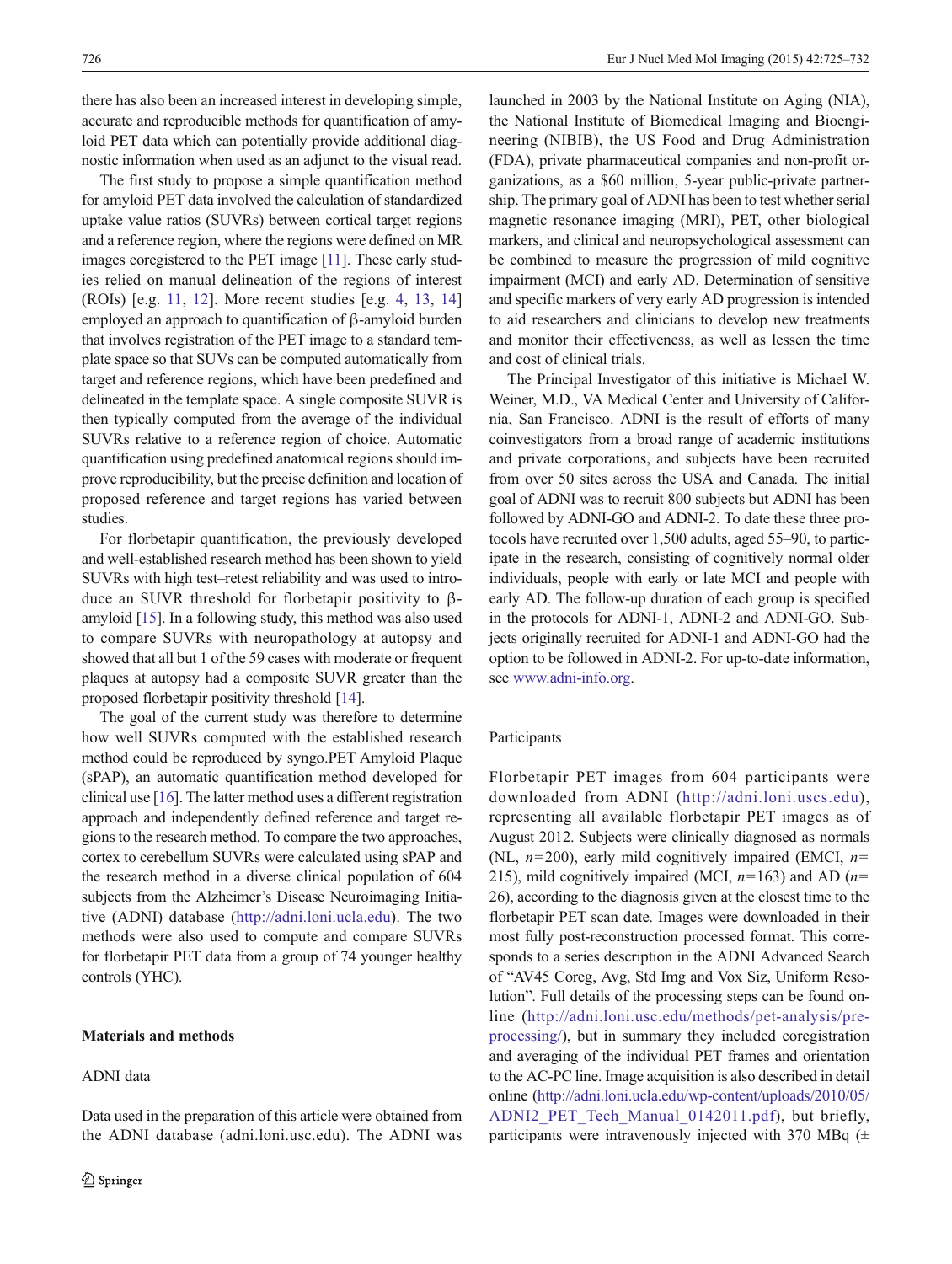10 %) of florbetapir and imaged for 20 min starting 50 min after radiotracer injection.

Also used were the florbetapir PET images acquired from 74 young cognitively normal, healthy individuals (YHC, aged 18–50 years). According to age these subjects should have no β-amyloid neuritic plaques, classified based on the Consortium to Establish a Registry on Alzheimer's Disease (CERAD).

Calculation of SUVR using semiautomated research method

The research method used the nonlinear registration algorithm from SPM2 [\[17\]](#page-6-0) to register florbetapir PET images to a florbetapir PET template in MNI space [[18](#page-6-0)]. The previously developed florbetapir template was an average of 10-min florbetapir images acquired at 50 min after injection from 15 healthy normal and 11 clinically diagnosed AD subjects obtained in a previous study [\[19\]](#page-6-0). An initial nonlinear registration to the template was applied to all data and was referred to as fit 1. The registration results were visually checked for alignment to the template brain. Cases with unacceptable results from fit 1 were registered using a weighting factor in the form of a template brain mask, so that only voxels within the brain were used to optimize the registration; this method was referred to as fit 2. Cases with unacceptable results from fit 2 were registered using fit 3, which includes skull-stripping the patient image. Skull-stripping was performed using the brain extraction tool kit (BET) in MRIcro (version 1.40 Build 1), with a fractional intensity ranging from 0.5 to 0.65. The skullstripped image was then spatially normalized to the MNI space and the transformation was applied to the original patient PET image. Cases with acceptable registration results, based on visual examination, were used for SUVR calculation.

Research SUVRs were calculated from the mean uptake value in six cortical ROIs (medial orbital frontal, parietal, temporal, precuneus, posterior cingulate and anterior cingulate) with respect to the mean uptake in the entire cerebellum as a reference region. The whole cerebellum was selected as the reference region because it has been shown to contain negligible levels of fibrillar amyloid and low levels of PIB binding in postmortem binding studies of subjects with different dementia diagnoses (e.g. see [\[11\]](#page-6-0)). In other studies, [e.g. [4,](#page-6-0) [12\]](#page-6-0), cerebellar cortex was used as the reference region, but as it contains a very fine organization of grey and white matter, accurate registration and delineation may be more challenging than for the whole cerebellum.

A composite SUVR was calculated from the average of the six individual SUVRs. The six target ROIs were defined in a previous study [[13](#page-6-0)], using a combination of the Automated Anatomical Labelling (AAL) atlas [\[20\]](#page-6-0) and manual delineation within grey matter regions (defined using segmented MRI) where PET uptake was increased in AD subjects compared with control subjects. The previously defined cerebellum region in MNI brain space was used as a reference region [[13](#page-6-0)].

#### Calculation of SUVR using sPAP

sPAP [\[16\]](#page-6-0) uses affine registration to register florbetapir PET images to a synthetic PET template, which was created to resemble an average set of florbetapir PET images. The synthetic PET template was created from 19 T1-weighted MR images from older healthy subjects. Bias-field correction and tissue classification were performed on each MR volume using a Siemens in-house segmentation tool based on a variational expectation maximization algorithm [[21\]](#page-6-0). This step resulted in segmented images of grey matter, white matter and CSF. The segmented images were also transformed to the reference space and averaged together to create grey matter, white matter and CSF probability maps. The tissue probability maps were combined with different weights and smoothed to create a synthetic PET template image which resembled an average (between healthy and diseased) amyloid PET image. The reference brain was then manually registered to MNI space and the resulting affine transformation was applied to the synthetic PET template image.

Registration results were visually examined by comparing alignment of the patient's PET brain to the template brain and alignment of the patient cerebellum to the template cerebellum outline. For cases requiring an improvement to the automatic registration results, manual registration adjustments were applied using a 12 parameter affine transformation tool, which allows for translation, scaling, rotation and shearing.

As with the research method, sPAP SUVRs were calculated from the mean uptake values in medial orbital frontal, parietal, temporal, precuneus, anterior and posterior cingulate with whole cerebellum as a reference region. A composite SUVR was also computed from the average of the six regional SUVR values. Although sPAP used the same nominal regions as the research method, the precise region delineation was made independently. In the sPAP case, the corresponding AAL atlas regions were used as a starting point. The grey matter probability image from the synthetic PET template was used to mask the AAL ROIs and manual editing was applied so they were visually similar to those presented in [\[13](#page-6-0)]. Note that sPAP regions were defined prior to this comparative study.

# **Results**

For both the research and sPAP methods, all 604 ADNI subjects were successfully registered to MNI space according to visual inspection. Using the research method, 15/604 cases (2.5 %) required additional preprocessing (10 required fit 2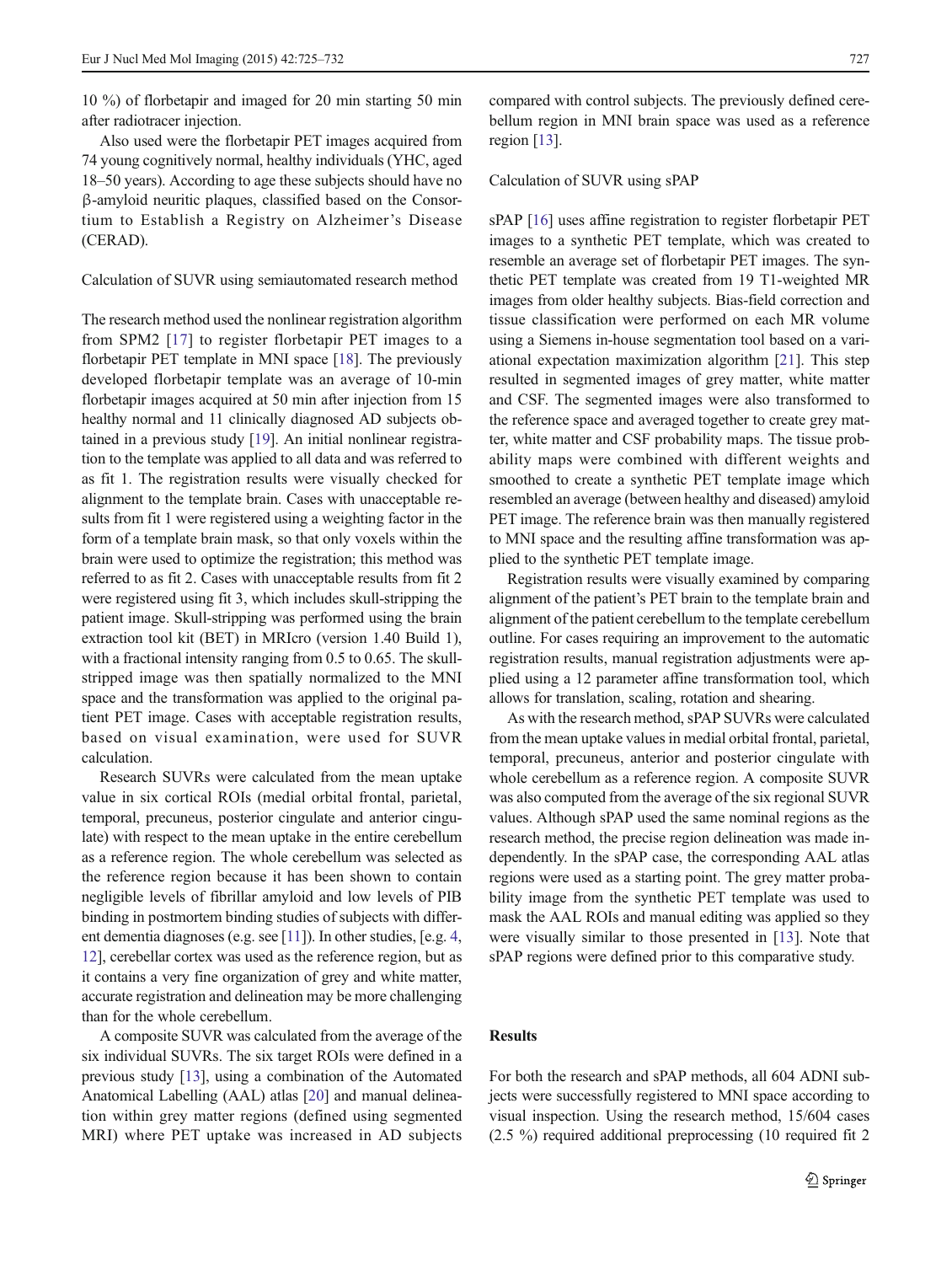and 5 required fit 3) for successful registration. Using sPAP, 14/604 cases (2.3 %) required manual registration adjustments to the initial automatic registration. Using both methods, all 74 YHC subjects were also successfully registered to MNI space according to visual inspection. Using sPAP, 6/74 YHC subjects required manual adjustments to improve the registration to the template and using the research method, 13/74 cases required additional processing (12 required fit 2 and 1 required fit 3).

Mean cortical SUVRs from all 678 subjects using the two methods were correlated  $(r=0.99)$  over the range from 0.77 to 2.25 (Fig. 1). The linear regression of sPAP SUVRs on research SUVRs was  $y=0.980*x+0.039$ . The regression equation was used to convert the research proposed SUVR threshold for florbetapir positivity (SUVR>1.10, [[15\]](#page-6-0)) to a corresponding threshold for sPAP (SUVR>1.12). Using the corresponding thresholds, categorization of SUVR values was in agreement between research and sPAP SUVR for 96.8 % of the images, with 272/678 (40.1 %) in the positive range and 384/678 (56.6 %) in the negative range. In 7 images (1.0 %) only the research method SUVR was classified as positive and in 15 images (2.2 %) only sPAP SUVR was classified as positive. This categorization corresponds to a Cohen's kappa coefficient,  $\kappa$ =0.93. For the 14 ADNI cases which required manual registration adjustments with sPAP, the adjustments were performed by two independent operators and the categorization of SUVR values was in agreement between operators for all but 1 subject (i.e. 93 % agreement). Note that considering the 74 YHC subjects alone, SUVRs ranged from 0.87 to 1.08 (yellow circles, Fig. 1) and were all categorized as negative using both methods.



Fig. 1 sPAP SUVR values plotted against research SUVR values for 604 ADNI subjects (blue circles) and 74 YHC (yellow circles). The correlation between sPAP and research SUVRs for all 678 subjects is  $r=0.99$ . The percentages of cases for which the categorization of sPAP and research SUVRs were in agreement for the positive and negative ranges of SUVRs are shown in blue

The mean and standard deviations of the composite and individual regions for ADNI subjects categorized as positive and negative using the thresholds are shown in Table [1.](#page-4-0) Two examples of florbetapir PET images registered in MNI space using sPAP with target and reference regions displayed as contours are shown in Fig. [2.](#page-4-0) For these examples, research and sPAP methods yielded the same composite SUVRs. The image on the left has a composite  $SUVR=0.89$  and the image on the right has a composite SUVR=1.77.

The agreement between research and sPAP composite SUVRs is also illustrated using a Bland-Altman plot (Fig. [3\)](#page-5-0), which plots SUVR difference against SUVR average for the two methods. The mean (SD) difference between research and sPAP SUVRs was 0.02 (0.04), and 95 % limits of agreement were −0.06 to 0.09. The mean (SD) difference for the 51.3 % of images in the negative range was 0.02 (0.03) and for the 45 % of images in the positive range was 0.01 (0.04). To determine whether there was a significant linear relationship between the performance of the two methods and SUVR value, the SUVR difference values were regressed on the SUVR mean values. Using a two-tailed  $t$  test, the slope of the resulting regression line was found to be not significantly different from zero  $(p>0.05)$ .

The seven subjects (1.0 %) whose images were classified as amyloid positive using the research method and amyloid negative using sPAP had been given diagnoses at the time of the florbetapir scan of MCI ( $n=1$ ), EMCI ( $n=4$ ) and NL ( $n=$ 2). The 15 subjects whose images were classified as amyloid positive using sPAP and amyloid negative using the research method had diagnoses of MCI ( $n=5$ ), EMCI ( $n=8$ ) and NL  $(n=2)$ .

#### Discussion

In this study we have shown that the sPAP software provides cortex to cerebellum composite SUVRs which are correlated  $(r=0.99)$  and are in good agreement  $(\kappa=0.93)$  with the research method. Importantly the two methods use different approaches to registration, including different registration templates and similar but not identical target and reference ROIs for SUVR computation. The accuracy of the quantification depends on how accurately the ROIs are positioned and therefore on the accuracy of the registration method. A number of studies have used nonlinear registration of PET data to a PET template [\[4](#page-6-0), [13,](#page-6-0) [15,](#page-6-0) [19](#page-6-0), [22\]](#page-7-0). In contrast, sPAP uses affine registration of PET images to a synthetic PET template.

For this study, it is important to note that the ADNI data were acquired and reconstructed similarly and according to strict protocols. The ADNI protocols describe specific acquisition and reconstruction parameters for a range of scanner manufacturers and models, to ensure consistency across different scanners and data collection. If data were acquired and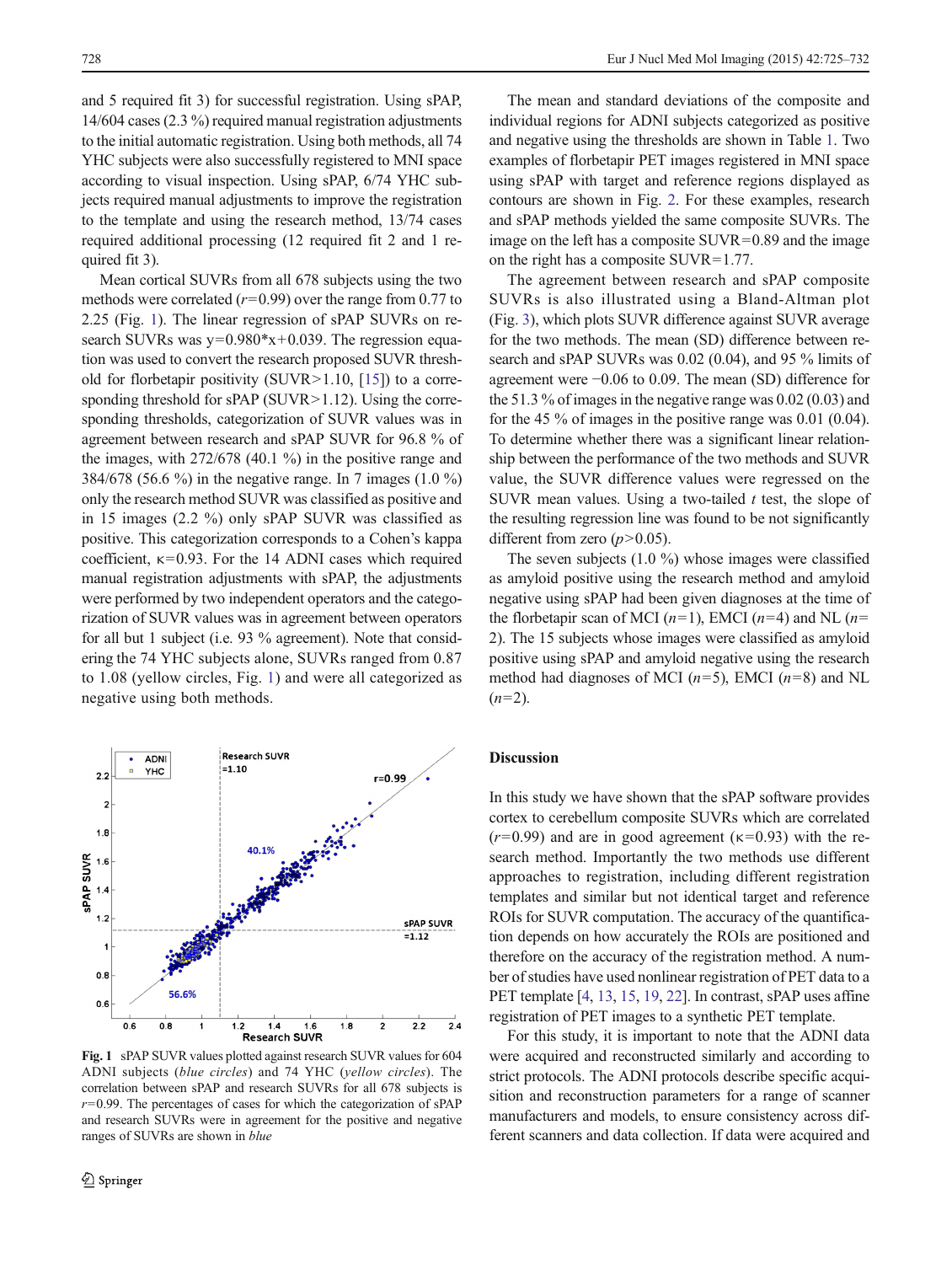| Region              | <b>Research SUVR</b>    |                         | <b>sPAP SUVR</b>        |                         | Difference positive | Difference negative | Correlation $(r)$ |
|---------------------|-------------------------|-------------------------|-------------------------|-------------------------|---------------------|---------------------|-------------------|
|                     | Positive<br>mean $(SD)$ | Negative<br>mean $(SD)$ | Positive<br>mean $(SD)$ | Negative<br>mean $(SD)$ | mean $(SD)$         | mean $(SD)$         |                   |
| Composite           | 1.42(0.19)              | 0.96(0.19)              | 1.42(0.19)              | 0.97(0.19)              | 0.01(0.04)          | 0.02(0.04)          | 0.99              |
| Frontal             | 1.25(0.18)              | 0.87(0.18)              | 1.29(0.21)              | 0.87(0.21)              | 0.05(0.07)          | 0.00(0.05)          | 0.97              |
| Temporal            | 1.44(0.20)              | 1.03(0.20)              | 1.51(0.19)              | 1.13(0.19)              | 0.08(0.06)          | 0.10(0.06)          | 0.97              |
| Anterior cingulate  | 1.49(0.24)              | 0.97(0.24)              | 1.40(0.22)              | 0.93(0.22)              | $-0.08(0.07)$       | $-0.04(0.07)$       | 0.97              |
| Posterior cingulate | 1.42(0.22)              | 0.95(0.22)              | 1.49(0.22)              | 1.00(0.22)              | 0.07(0.11)          | 0.06(0.09)          | 0.94              |
| Parietal            | 1.30(0.20)              | 0.90(0.20)              | 1.31(0.19)              | 0.94(0.19)              | 0.02(0.13)          | 0.04(0.11)          | 0.89              |
| Precuneus           | 1.59(0.24)              | 1.04(0.24)              | 1.54(0.25)              | 0.98(0.25)              | $-0.04(0.09)$       | 0.06(0.08)          | 0.97              |

<span id="page-4-0"></span>Table 1 Mean (standard deviation) of positive and negative SUVRs for composite and individual regions for ADNI subjects

The data from each subject were assigned to the positive or negative group on the basis of the composite SUVR>1.10 for the research method and  $SUVR > 1.12$  for sPAP. The correlation  $(r)$  was calculated for SUVR values over all subjects for each region

reconstructed using other (non-ADNI recommended) protocols, there may be an effect on image appearance and pixel values leading to different registration and SUVR results. In a previous study [\[23](#page-7-0)], reasonable robustness to reconstruction parameters and method was demonstrated using sPAP to compare florbetapir images reconstructed using point spread

function (PSF), time of flight (TOF) and ordered subset expectation maximization (OSEM). Although not explicitly tested, the results of the previous and current studies suggest that the effect of reconstruction on the agreement between sPAP and research SUVRs should not be significant. The postreconstruction processed format (ADNI, stage 4) of the PET



Fig. 2 Two examples of florbetapir PET images registered to MNI space using sPAP, with reference and target regions outlined in green. For these examples, research and sPAP methods yielded the same composite

SUVRs. The image on the left has a composite SUVR=0.89 (below the thresholds) and the image on the right has a composite SUVR=1.77 (above the thresholds)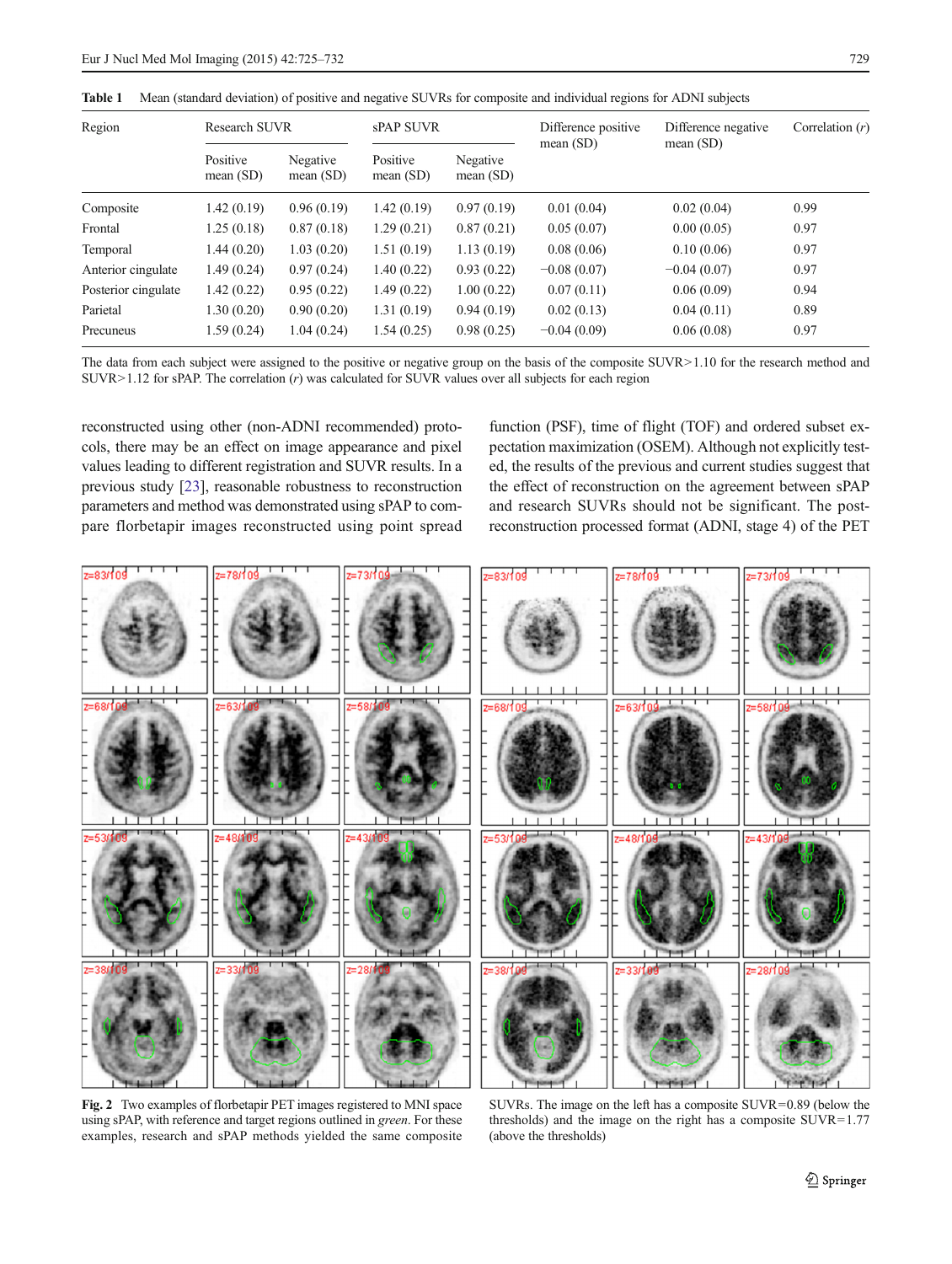<span id="page-5-0"></span>

Fig. 3 Bland-Altman plot showing the difference between sPAP and research SUVR values plotted against their average. The solid horizontal line shows the mean SUVR difference of 0.02 and the dotted lines show the 95 % confidence limits

images analysed in this study is not required for sPAP to work successfully; the initial study evaluating sPAP in a group of 210 non-preprocessed florbetapir PET images [\[16](#page-6-0)] resulted in SUVRs comparable to those published in [[13\]](#page-6-0). However, the quality of clinical PET data from routine clinical practice is likely to be more variable, which may have an impact on registration performance. It is therefore important that processing software like sPAP allow for easy review of registration results and manual adjustments to the registration if required.

A particular challenge for the registration of amyloid PET images is that the uptake pattern and contrast are very different between cases with lower and higher amyloid burden, which may lead to different registration performance between positive and negative cases. To account for this effect, an adaptive template registration method was proposed in [\[24](#page-7-0)] that generates the optimal template for the uptake level of the input PET image. In the current study, no significant difference was found in the agreement between research and sPAP SUVRs for positive and negative cases. This suggests that the two methods performed similarly for positive and negative cases.

Alternative approaches to quantification have been used when the patient data include an MRI, for example, an individualized definition of grey matter can be created from MRI segmentation [[4\]](#page-6-0) or by parcellating the MRI into different brain regions [\[6](#page-6-0), [25](#page-7-0)]. Notably, a study comparing PIB PET SUVRs obtained using PET-only with MR-based registration concluded that the methods provided comparable quantitative measures, which are adequate for clinical purposes [[22](#page-7-0)]. An advantage of the methods compared in this study is that they rely only on the patient PET image for processing and do not require an MRI for registration or delineation of regions. This is important when considering that for routine clinical studies the quantification method should be simple and practical to

use, and obtaining an appropriate patient MRI may be unfeasible.

The linear regression of ADNI sPAP composite SUVRs on research SUVRs was used to convert the proposed research SUVR threshold for florbetapir positivity to a corresponding threshold for sPAP. This scaling procedure allowed for the categorization of SUVRs obtained using a new quantification method without performing an additional study to determine the positivity threshold for the new method. For the YHC data, all SUVRs were less than the corresponding research and sPAP thresholds for positivity. A similar threshold scaling procedure was used in a comparison study between two different β-amyloid radiotracers and quantification methods, where the study cohort were scanned with both tracers [[6\]](#page-6-0). A further study [\[26](#page-7-0)] compared data from two cohorts, one scanned with florbetapir and PIB and the other with flutemetamol and PIB. In both studies the authors concluded that cut-offs for establishing positive and negative β-amyloid status could be accurately transformed between radiotracers and processing methods. In general, the quantification of amyloid data can yield variable results across different studies as a consequence of data acquisition on different scanners as well as using different radiotracers and analysis methods. Therefore the standardization of quantification methods is important to facilitate comparisons across different amyloid PET studies and for practical clinical application of thresholds for amyloid positivity. A more general proposal to standardize quantitative amyloid imaging is the "centiloid project" [e.g. see [27\]](#page-7-0), which defines a procedure where PIB PET data acquired in a group of young controls and typical AD patients are analysed using a standard method and the results are used to define the anchor points of the centiloid scale. Results obtained using any method other than the "standard" method can then be converted to the centiloid scale using a linear regression process much like that described here.

It should be noted that even with standardization of amyloid PET quantification the quantitative value should serve as an adjunct to visual reading of the PET images, and amyloid status determined from the PET image cannot be used to establish a diagnosis of AD or other cognitive disorder. We believe that the results of this study contribute to the issue of standardization of amyloid PET image processing and analysis by demonstrating the reproducibility of the florbetapir PET cortex to cerebellum SUVR quantification method as initially established by Avid Radiopharmaceuticals. Similar studies can be performed to establish the reproducibility of amyloid quantification methods using alternative approaches and different radiotracers.

### Conclusion

We have shown that the two methods yield quantitative results that are highly correlated (96.3 % for the ADNI data) and in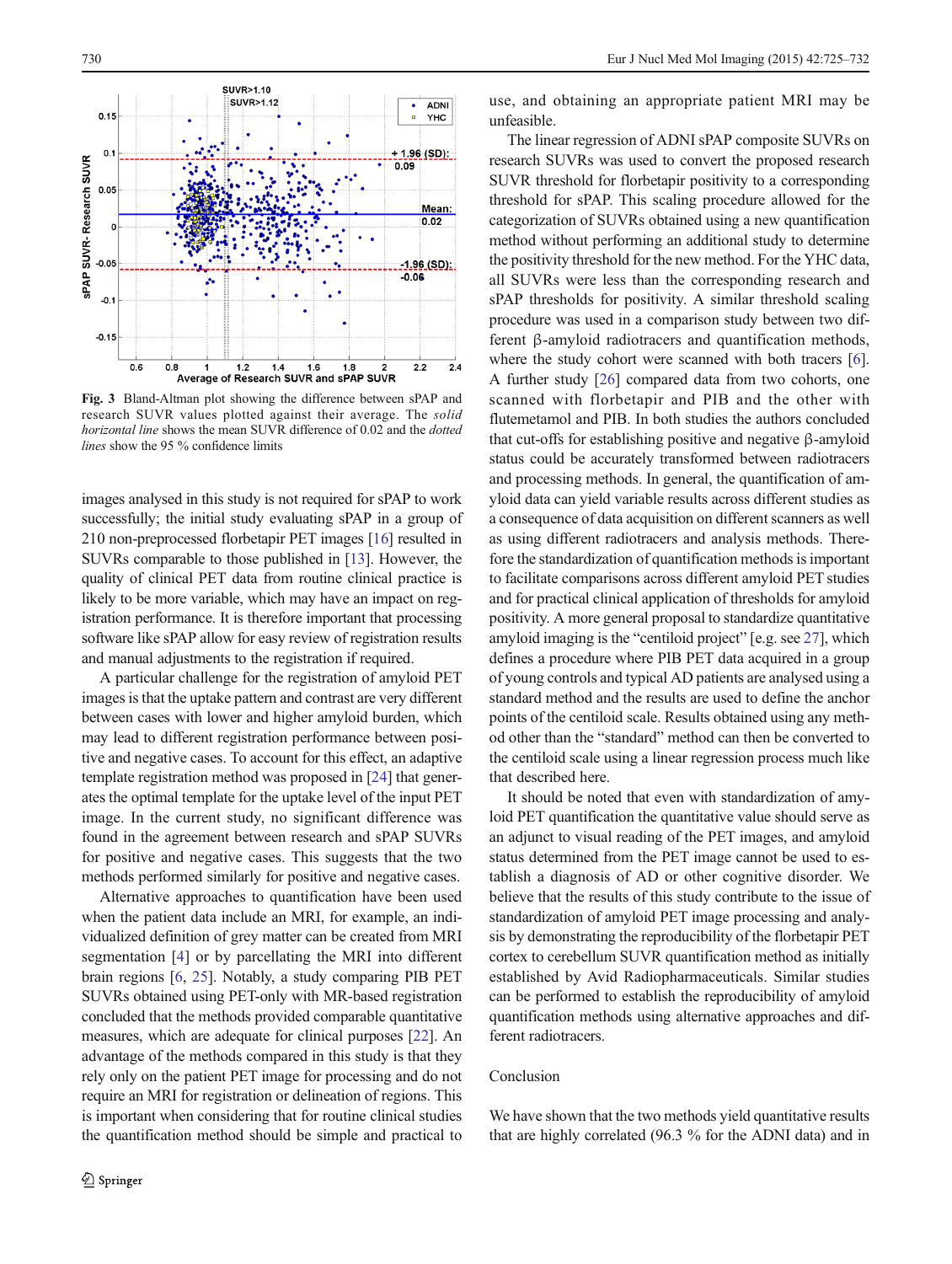<span id="page-6-0"></span>good agreement. Additionally, the sPAP method (like the research method) did not yield any positive results in the group of cognitively normal young subjects.

Acknowledgments Data collection and sharing for this project was funded by the Alzheimer's Disease Neuroimaging Initiative (ADNI) (National Institutes of Health Grant U01 AG024904) and DOD ADNI (Department of Defense award number W81XWH-12-2-0012). ADNI is funded by the National Institute on Aging, the National Institute of Biomedical Imaging and Bioengineering, and through generous contributions from the following: Alzheimer's Association; Alzheimer's Drug Discovery Foundation; Araclon Biotech; BioClinica, Inc.; Biogen Idec Inc.; Bristol-Myers Squibb Company; Eisai Inc.; Elan Pharmaceuticals, Inc.; Eli Lilly and Company; EuroImmun; F. Hoffmann-La Roche Ltd and its affiliated company Genentech, Inc.; Fujirebio; GE Healthcare;; IXICO Ltd.; Janssen Alzheimer Immunotherapy Research & Development, LLC.; Johnson & Johnson Pharmaceutical Research & Development LLC.; Medpace, Inc.; Merck & Co., Inc.; Meso Scale Diagnostics, LLC.; NeuroRx Research; Neurotrack Technologies; Novartis Pharmaceuticals Corporation; Pfizer Inc.; Piramal Imaging; Servier; Synarc Inc.; and Takeda Pharmaceutical Company. The Canadian Institutes of Health Research is providing funds to support ADNI clinical sites in Canada. Private sector contributions are facilitated by the Foundation for the National Institutes of Health [\(www.fnih.org\)](http://www.fnih.org/). The grantee organization is the Northern California Institute for Research and Education, and the study is coordinated by the Alzheimer's Disease Cooperative Study at the University of California, San Diego. ADNI data are disseminated by the Laboratory for Neuro Imaging at the University of Southern California.

#### Compliance with ethical standards

Conflicts of interest Chloe Hutton and Jerome Declerck are employees of Siemens Healthcare Molecular Imaging. Mark A. Mintun, Michael J. Pontecorvo, Michael D. Devous, Sr., and Abhinay D. Joshi are employees of Avid Radiopharmaceuticals Inc., a wholly owned subsidiary of Eli Lilly and company.

Human participants Data used in this study were obtained from the Alzheimer's Disease Neuroimaging Initiative (ADNI) database with agreement under the terms of the ADNI Data Use Agreement. Submission of data to the ADNI database was approved by the Institutional Review Boards of all of the participating institutions. Informed written consent was obtained from all participants at each site.

#### **References**

- 1. Hardy J, Selkoe DJ. The amyloid hypothesis of Alzheimer's disease: progress and problems on the road to therapeutics. Science 2002;297(5580):353–6.
- 2. Klunk WE, Engler H, Nordberg A, Wang Y, Blomqvist G, Holt DP, et al. Imaging brain amyloid in Alzheimer's disease with Pittsburgh Compound-B. Ann Neurol 2004;55(3):306–19.
- 3. Vandenberghe R, Van Laere K, Ivanoiu A, Salmon E, Baslin C, Triau E, et al. 18F-flutemetamol amyloid imaging in Alzheimer disease and mild cognitive impairment: a phase 2 trial. Ann Neurol 2010;68(3): 319–29.
- 4. Barthel H, Gertz H-J, Dresel S, Peters O, Bartenstein P, Buerger K, et al. Cerebral amyloid-β PET with florbetaben (18F) in patients with

Alzheimer's disease and healthy controls: a multicentre phase 2 diagnostic study. Lancet Neurol 2011;10(5):424–35.

- 5. Clark CM, Schneider JA, Bedell BJ, Beach TG, Bilker WB, Mintun MA, et al. Use of florbetapir-PET for imaging beta-amyloid pathology. JAMA 2011;305(3):275–83.
- 6. Landau SM, Breault C, Joshi AD, Pontecorvo M, Mathis CA, Jagust WJ, et al. Amyloid-β imaging with Pittsburgh compound B and florbetapir: comparing radiotracers and quantification methods. J Nucl Med 2013;54(1):70–7.
- 7. Rowe CC, Pejoska S, Mulligan RS, Jones G, Chan JG, Svensson S, et al. Head-to-head comparison of 11C-PiB and 18F-AZD4694 (NAV4694) for β-amyloid imaging in aging and dementia. J Nucl Med 2013;54(6):880–6.
- 8. Johnson KA, Minoshima S, Bohnen NI, Donohoe KJ, Foster NL, Herscovitch P, et al. Appropriate use criteria for amyloid PET: a report of the Amyloid Imaging Task Force, the Society of Nuclear Medicine and Molecular Imaging, and the Alzheimer's Association. J Nucl Med 2013;54(3):476–90.
- 9. Booij J, Arbizu J, Darcourt J, Hesse S, Nobili F, Payoux P, et al. Appropriate use criteria for amyloid PET imaging cannot replace guidelines: on behalf of the European Association of Nuclear Medicine. Eur J Nucl Med Mol Imaging 2013;40(7):1122–5.
- 10. Rowe CC, Villemagne VL. Brain amyloid imaging. J Nucl Med 2011;52(11):1733–40.
- 11. Lopresti BJ, Klunk WE, Mathis CA, Hoge JA, Ziolko SK, Lu X, et al. Simplified quantification of Pittsburgh compound B amyloid imaging PET studies: a comparative analysis. J Nucl Med 2005;46(12):1959–72.
- 12. Rowe CC, Ackerman U, Browne W, Mulligan R, Pike KL, O'Keefe G, et al. Imaging of amyloid beta in Alzheimer's disease with 18F-BAY94-9172, a novel PET tracer: proof of mechanism. Lancet Neurol 2008;7(2):129–35.
- 13. Fleisher AS, Chen K, Liu X, Roontiva A, Thiyyagura P, Ayutyanont N, et al. Using positron emission tomography and florbetapir F18 to image cortical amyloid in patients with mild cognitive impairment or dementia due to Alzheimer disease. Arch Neurol 2011;68(11):1404–11.
- 14. Clark CM, Pontecorvo MJ, Beach TG, Bedell BJ, Coleman RE, Doraiswamy PM, et al. Cerebral PET with florbetapir compared with neuropathology at autopsy for detection of neuritic amyloid-β plaques: a prospective cohort study. Lancet Neurol 2012;11(8): 669–78.
- 15. Joshi AD, Pontecorvo MJ, Clark CM, Carpenter AP, Jennings DL, Sadowsky CH, et al. Performance characteristics of amyloid PET with florbetapir F 18 in patients with Alzheimer's disease and cognitively normal subjects. J Nucl Med 2012;53(3):378–84.
- 16. Peyrat J-M, Joshi A, Mintun M, Declerck J. An automatic method for the quantification of uptake with florbetapir imaging. Miami: Society of Nuclear Medicine; 2012.
- 17. Friston KJ, Ashburner JT, Kiebel SJ, Nichols TE, Penny WD, editors. Statistical parametric mapping: the analysis of functional brain images. London: Academic; 2007.
- 18. Evans A, Collins DL, Mills SR, Brown ED, Kelly RL, Peters TM. 3D statistical neuroanatomical models from 305 MRI volumes. IEEE Nucl Sci Symp Med Imag Conf 1993;1813–1817.
- 19. Wong DF, Rosenberg PB, Zhou Y, Kumar A, Raymont V, Ravert HT, et al. In vivo imaging of amyloid deposition in Alzheimer disease using the radioligand 18F-AV-45 (florbetapir [corrected] F 18). J Nucl Med 2010;51(6):913–20.
- 20. Tzourio-Mazoyer N, Landeau B, Papathanassiou D, Crivello F, Etard O, Delcroix N, et al. Automated anatomical labeling of activations in SPM using a macroscopic anatomical parcellation of the MNI MRI single-subject brain. Neuroimage 2002;15(1):273–89.
- 21. Roche A, Ribes D, Bach-Cuadra M, Kruger G. On the convergence of EM-like algorithms for image segmentation using Markov random fields. Med Image Anal 2011;15(6):830–9.